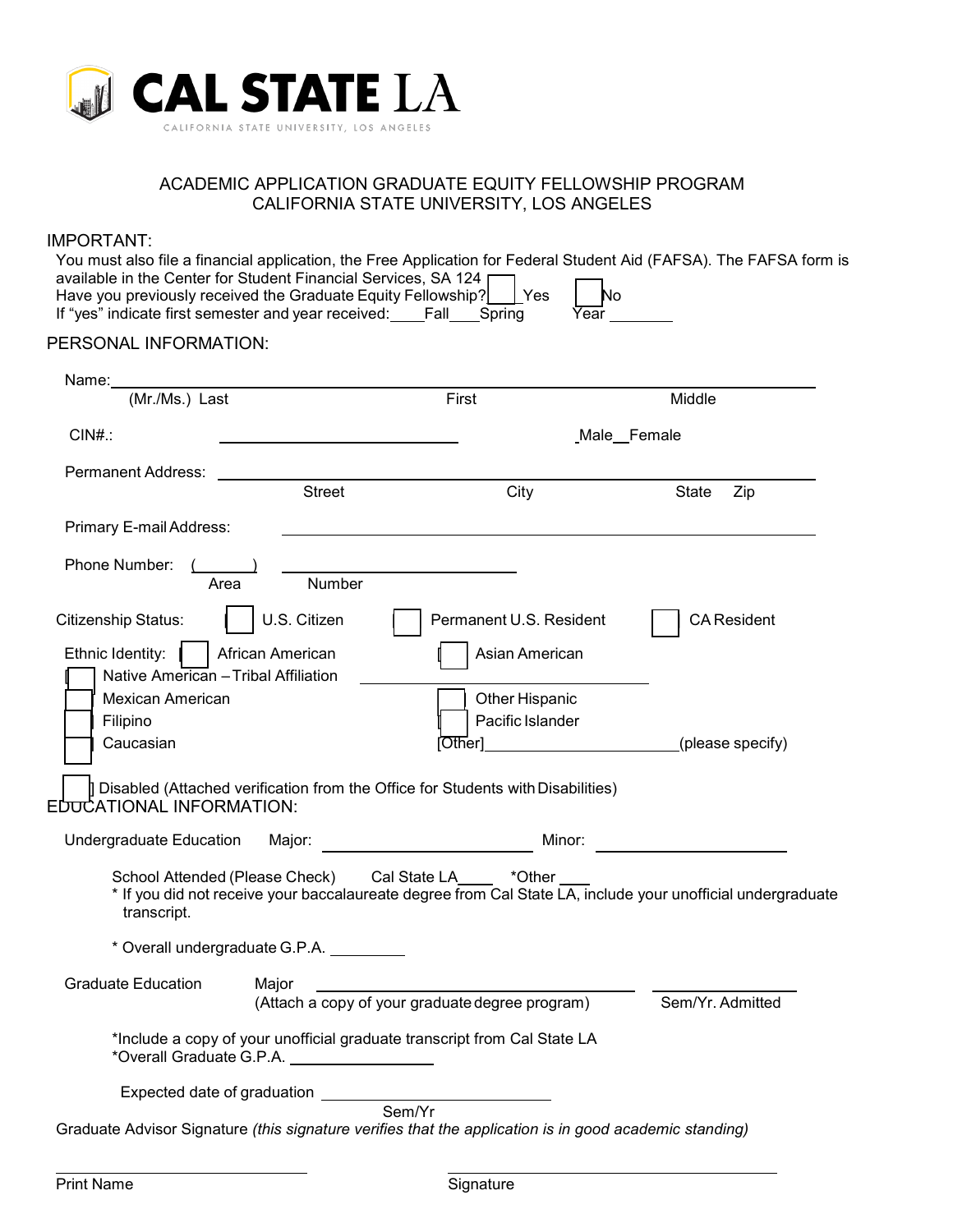

Other Colleges and Universities Attended

Date

Degree Awarded

Attended

# HONORS AND ACTIVITIES

Extracurricular Activities (College or Community)

Special Recognition (Offices held, organizational membership, etc.)

| Scholarship                                                    | <b>Years Received</b> | <b>Awarded Amount</b> |
|----------------------------------------------------------------|-----------------------|-----------------------|
|                                                                |                       |                       |
|                                                                |                       |                       |
| Work or volunteer experience related to your career objectives |                       |                       |
|                                                                |                       |                       |
|                                                                |                       |                       |

## ESSAY

Please write a short essay (approximately 250 words) addressing (1) challenges you have surmounted in the course of your education, (2) elements of your educational or personal experience that have contributed to your interest in pursuing graduate study and to your motivation and determination to succeed in it, and (3) your career objective and abilities and skills you possess that will enhance your chances of success. (Please attach a separate sheet of paper.)